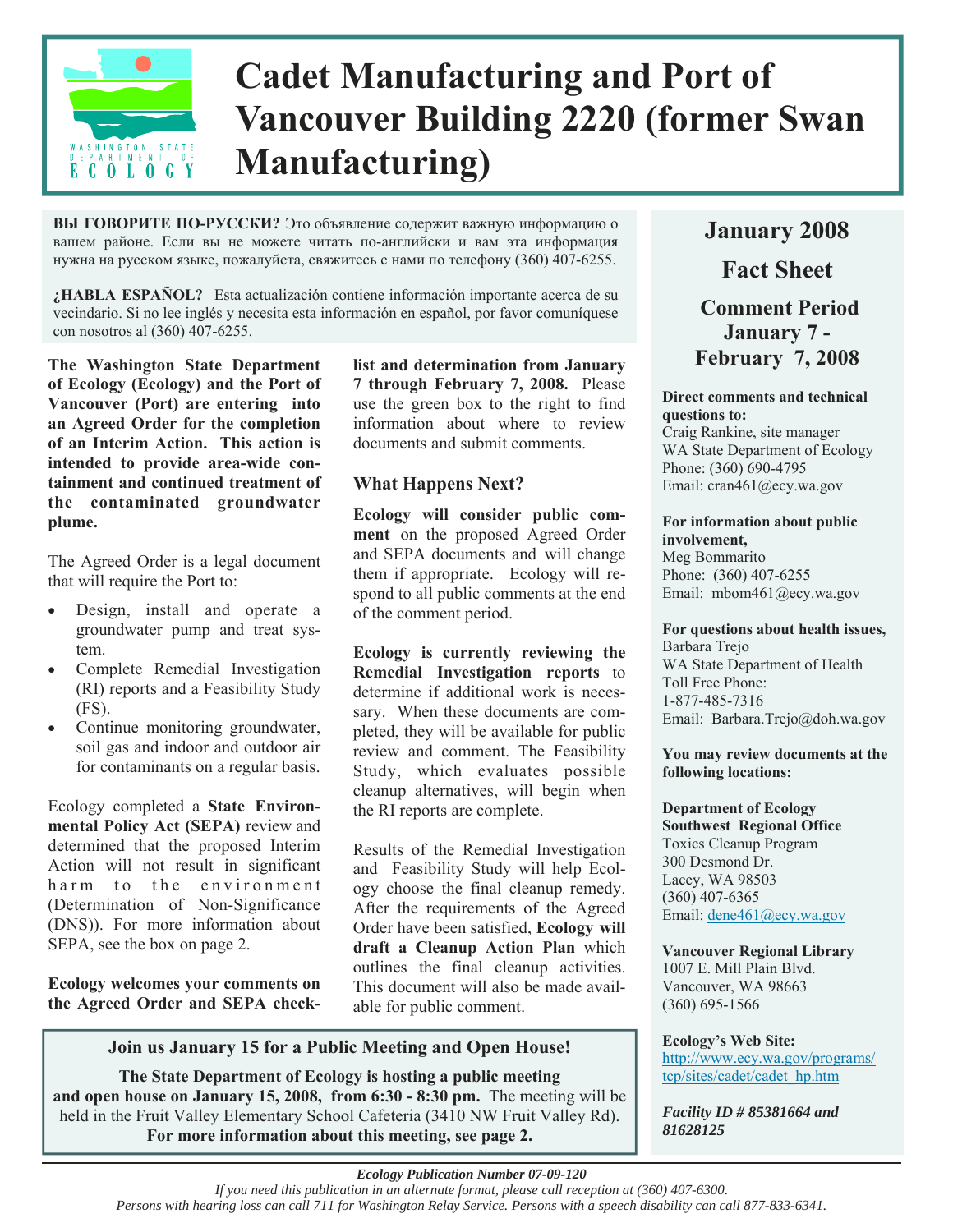

### **What is SEPA?**

**The Washington State Environmental Policy Act (SEPA) requires state and** 

**local agencies to review all projects that may have a negative impact on the environment.** This includes cleanup projects. The result of a review is called a **SEPA determination.**

**Ecology is issuing a Determination of Non-Significance (DNS) for the proposed Interim Action.** A DNS means that the project will probably not cause significant negative effects on the environment or local community. The public is welcome to review the decision and provide comments to Ecology during this comment period.

### **HOW DOES THE NEW SYSTEM WORK?**

The new system will be located on Port property. This system, composed of a large groundwater pumping well and two air stripping towers, will remove trichloroethylene (TCE) and other solvents from groundwater.

Contaminated groundwater will be pumped into the top of two large tanks (air stripping towers). Air is blown up into the water as it is sprayed down inside each tower evaporating the solvents into the air stream. The air from the stripper system must meet Southwest Clean Air Authority standards before being discharged to outside air. The treated groundwater will be discharged into the Columbia River after meeting Ecology standards.



### **Join us January 15 for a Public Meeting and Open House!**

**The Department of Ecology is hosting a public meeting and open house on January 15, 2008 from 6:30 - 8:30 pm.** The meeting will be held in the Fruit Valley Elementary School Cafeteria (3410 NW Fruit Valley Rd).

### **MEETING AGENDA**

**6:30 - 7:00 pm** 

**Open House** 

#### **7:00 - 7:30 pm**

**Ecology and Health presentation**  Craig Rankine, from Ecology, will present information about the interim action and results of a recent sampling event. Barbara Trejo, from DOH, will present information about the recent health consultation.

### **7:30 - 8:30 pm**

#### **Question and Answer Session and Open House**

Staff from Ecology, Health and the Port will be available to answer questions. You can also submit formal written comments during this time.

Light refreshments will be served.

**We hope to see you there!** 

#### **Questions about the Port of Vancouver?**

Please contact Katy Brooks, Community Relations Manager, at (360) 992-1128 or email at kbrooks@PortVanUSA.com.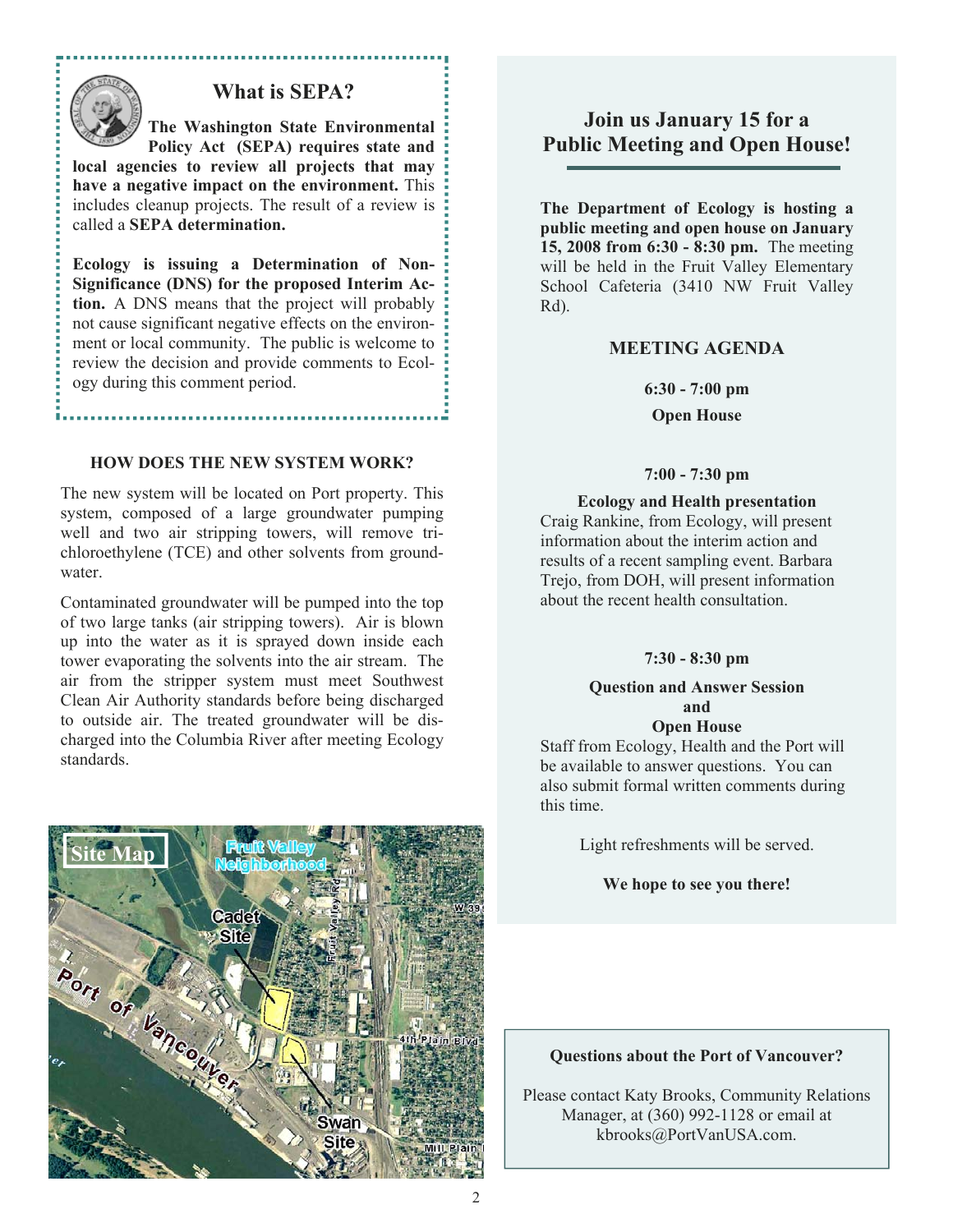### **We're Making Progress!**

As a result of interim action treatments to date, Ecology and the Port have been successful in reducing the size of the shallow TCE groundwater plume including underneath the Fruit Valley Neighborhood. The proposed interim action will provide area-wide groundwater containment and continued cleanup of TCE. For more information about this new treatment, see Page 2.

### **September 2007 Sampling Results**

In September 2007, Ecology sampled groundwater, soil gas and indoor and outdoor air to evaluate cleanup progress. Indoor air was tested in some Fruit Valley homes located north of Fourth Plain Boulevard. The purpose of this testing was to:

- Assess continued progress of site cleanup.
- Evaluate solvent levels in homes that appear to be the most vulnerable to vapor intrusion.
- Evaluate possible seasonal differences in indoor air solvent levels.
- Respond to resident requests for indoor air testing.

**Results indicate:** 

- **Levels of TCE and other solvents are within or below the range recorded during previous sampling efforts.**
- **Overall, TCE levels continue to decline in response to current treatments.**

### **Upcoming Sampling**

Generally, Ecology samples groundwater and soil gas every six months. The frequency and location of air sampling is based on an evaluation of the most recent sampling results.



**TCE Concentrations in Shallow Groundwater January - March 2002.** 

**TCE Concentrations in Shallow Groundwater September 2007.**